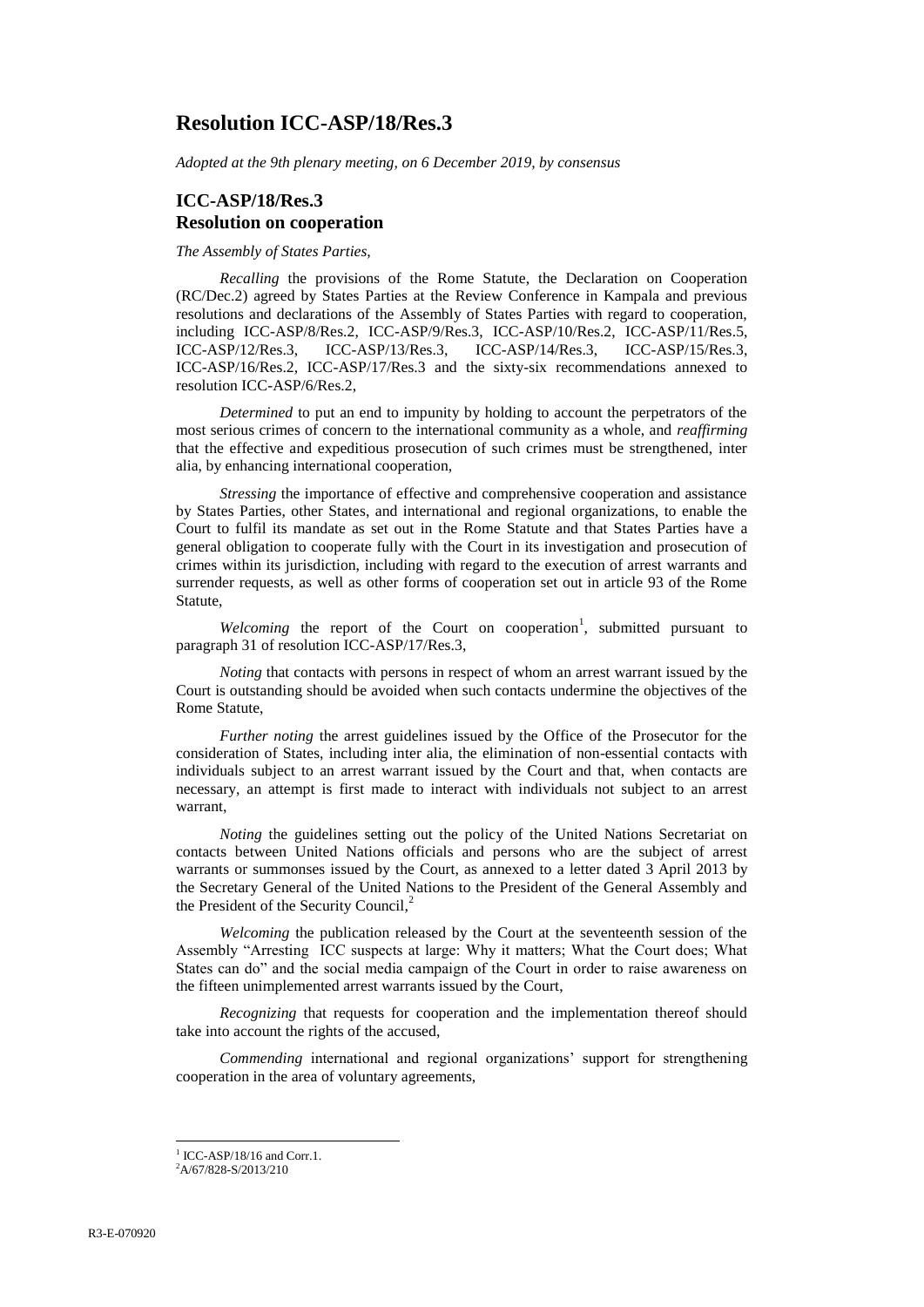*Recalling* the pledges relating to cooperation made by States Parties at the Review Conference in Kampala and *noting* the importance of ensuring adequate follow-up with regard to the implementation of pledges,

*Taking note* of the "Matrix over possible areas of strengthening the Court and the Rome Statute System", dated 27 November 2019, prepared by the Presidency of the Assembly, which identifies as a priority issue to be addressed by the Bureau and its working groups, the strengthening of cooperation;

1. *Emphasizes* the importance of timely and effective cooperation and assistance from States Parties and other States under an obligation or encouraged to cooperate fully with the Court pursuant to Part 9 of the Rome Statute or a United Nations Security Council resolution, as the failure to provide such cooperation in the context of judicial proceedings affects the efficiency of the Court and *stresses* that the non-execution of cooperation requests has a negative impact on the ability of the Court to execute its mandate, in particular when it concerns the arrest and surrender of individuals subject to arrest warrants;

2. *Expresses* serious concerns that arrest warrants or surrender requests against 15 individuals remain outstanding<sup>3</sup> despite the arrest and surrender to the Court of two suspects in November 2019 and January 2019 and *urges* States to cooperate fully in accordance with their obligation to arrest and surrender to the Court;

3. *Notes* the OTP and the Registry common efforts to devise and implement common strategies and missions to foster the arrest of suspects within the inter-organ working group on arrest strategies created in March 2016;

4. *Reaffirms* that concrete steps and measures to securing arrests need to be considered in a structured and systematic manner, based on the experience developed in national systems, the international ad hoc and mixed tribunals, as well as by the Court, regarding both tracking efforts and operational support;

5. *Underlines* the necessity to continue the discussions on practical solutions to improve cooperation between States and the Court with a view to enhancing prospects for the implementation of pending arrest warrants following the seminar organized by the facilitators on cooperation on 7 November 2018 in The Hague;

6. *Urges* States Parties to avoid contact with persons subject to a warrant of arrest issued by the Court, unless such contact is deemed essential by the State Party, *welcomes*  the efforts of States and international and regional organizations in this regard, and *acknowledges* that States Parties may, on a voluntary basis, advise the ICC of their own contacts with persons subject to a warrant of arrest made as a result of such an assessment;

7. *Recalls* that the ratification of the Rome Statute must be matched by national implementation of the obligations emanating therefrom, in particular through implementing legislation and, in this regard, *urges* States Parties to the Rome Statute that have not yet done so to adopt such legislative and to set up effective procedures and structures so as to ensure that they can fully meet their obligations under the Rome Statute regarding cooperation and judicial assistance;

8. *Acknowledges* efforts by States, by civil society organizations and by the Court, including through the Legal Tools Project, to facilitate exchange of information and experiences, with a view to raising awareness and facilitating the drafting of national implementing legislation and underlines the need to further exchange experience and best practices between States Parties;

9. *Encourages* States to establish a national focal point and/or a national central authority or working group tasked with the coordination and mainstreaming of Court related issues, including requests for assistance, within and across government institutions,

l <sup>3</sup> As of 23 October 2019, see ICC-ASP/18/16, para. 43.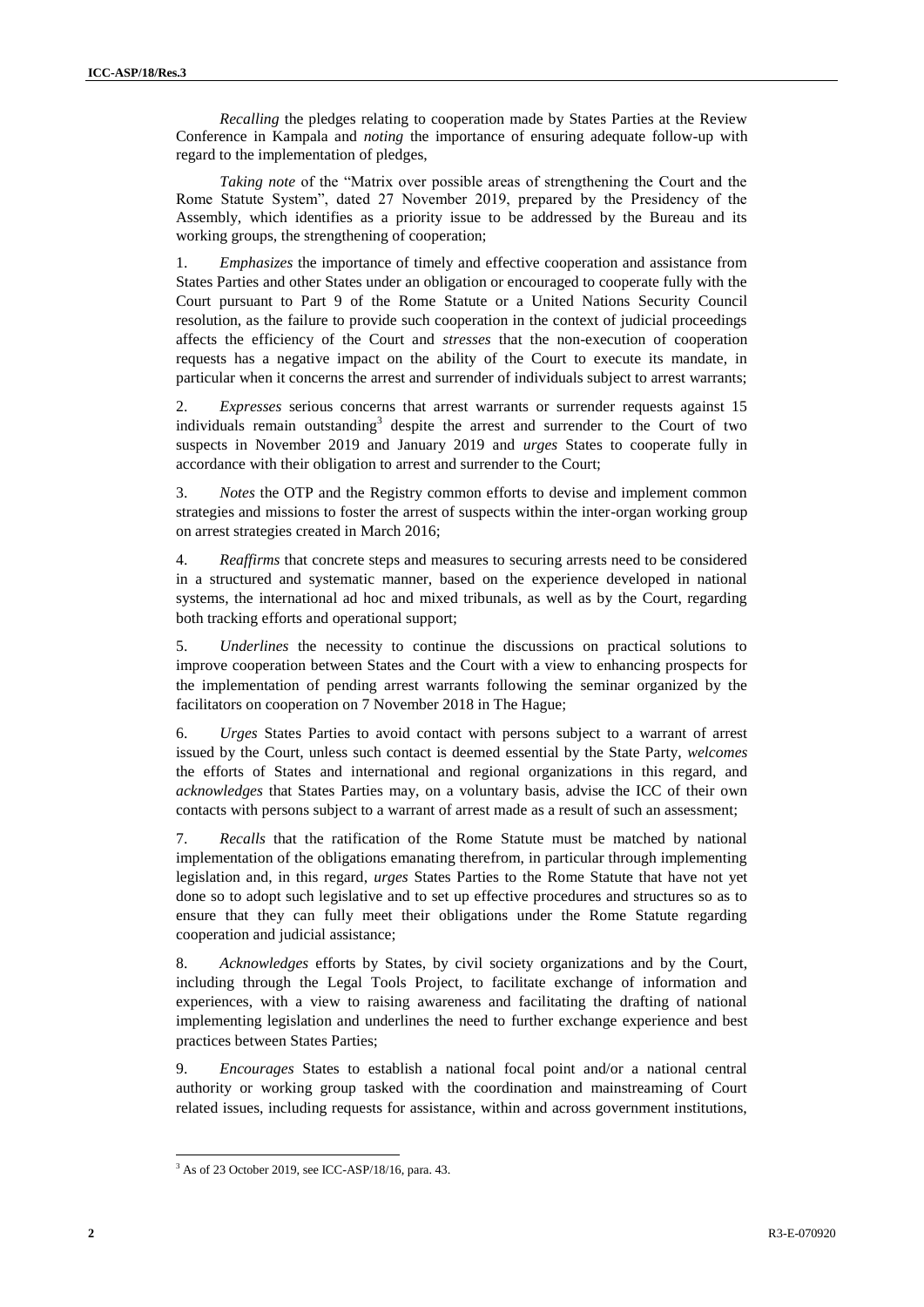as part of efforts aimed at making national procedures for cooperation more efficient, where appropriate;

10. *Recalls* the report to the thirteenth session of the Assembly on the feasibility study of establishing a coordinating mechanism of national authorities, and *encourages* States Parties to continue the discussion*;*

11. *Emphasizes* the on-going efforts made by the Court in providing focused requests for cooperation and assistance which contribute to enhancing the capacity of States Parties and other States to respond expeditiously to requests from the Court, *invites* the Court to continue improving its practice in transmitting specific, complete and timely requests for cooperation and assistance and *invites* the States to consider offering consultations and facilitating meetings between the Court organs formulating the requests and the competent national authorities ultimately in charge of executing them with a view to finding solutions together on ways to assist or transmit the information sought and when appropriate, to follow up on execution of requests and discuss on the most efficient way forward;

12. *Recognizes* that effective and expeditious cooperation with regard to the Court's requests for the identification, tracing and freezing or seizure of proceeds, property and assets and instrumentalities of crime is crucial to the provision of reparations to victims and for potentially addressing the costs of legal aid;

13. *Underlines* the importance of effective procedures and mechanisms that enable States Parties and other States to cooperate with the Court in relation to the identification, tracing and freezing or seizure of proceeds, property and assets as expeditiously as possible; *calls on* all States Parties to put in place and further improve effective procedures and mechanisms in this regard, with a view to facilitate cooperation between the Court, States Parties, other States and international organizations;

14. *Recalls* the importance of the non-legally binding Paris Declaration on asset recovery annexed to resolution ICC-ASP/16/Res.2;

15. *Welcomes* the proposal of the facilitation on cooperation to create a secured digital platform to reinforce exchange of relevant information between States Parties to encourage inter-State cooperation and to strengthening States' capacity to cooperate with the Court; to identify the practical challenges to the effective execution of the Court's requests for cooperation and to further raise awareness of the Court's mandate and requirements for financial investigations and asset recovery, and *decides* to continue the work with the Court and the Secretariat of the Assembly in order to open the platform in 2020;

16. *Urges* States Parties to cooperate with requests of the Court made in the interest of Defence teams, in order to ensure the fairness of proceedings before the Court;

17. *Calls upon* States Parties as well as non-States Parties that have not yet done so to become parties to the Agreement on Privileges and Immunities of the International Criminal Court as a matter of priority, and to incorporate it in their national legislation, as appropriate;

18. *Acknowledges* the importance of protective measures for victims and witnesses for the execution of the Court's mandate, *welcomes* the new relocation agreement concluded since the last resolution on cooperation, and *stresses* the need for more relocation agreements or arrangements with the Court for the expeditious relocation of witnesses;

19. C*alls upon* all States Parties and other States, to consider strengthening their cooperation with the Court by entering into agreements or arrangements with the Court, or any other means concerning, inter alia, protective measures for victims and witnesses, their families and others who are at risk on account of testimony given by witnesses;

20. *Acknowledges* that, when relocation of witnesses and their families proves necessary, due account should be given to finding solutions that, while fulfilling the strict safety requirements, also minimize the humanitarian costs of geographical distance and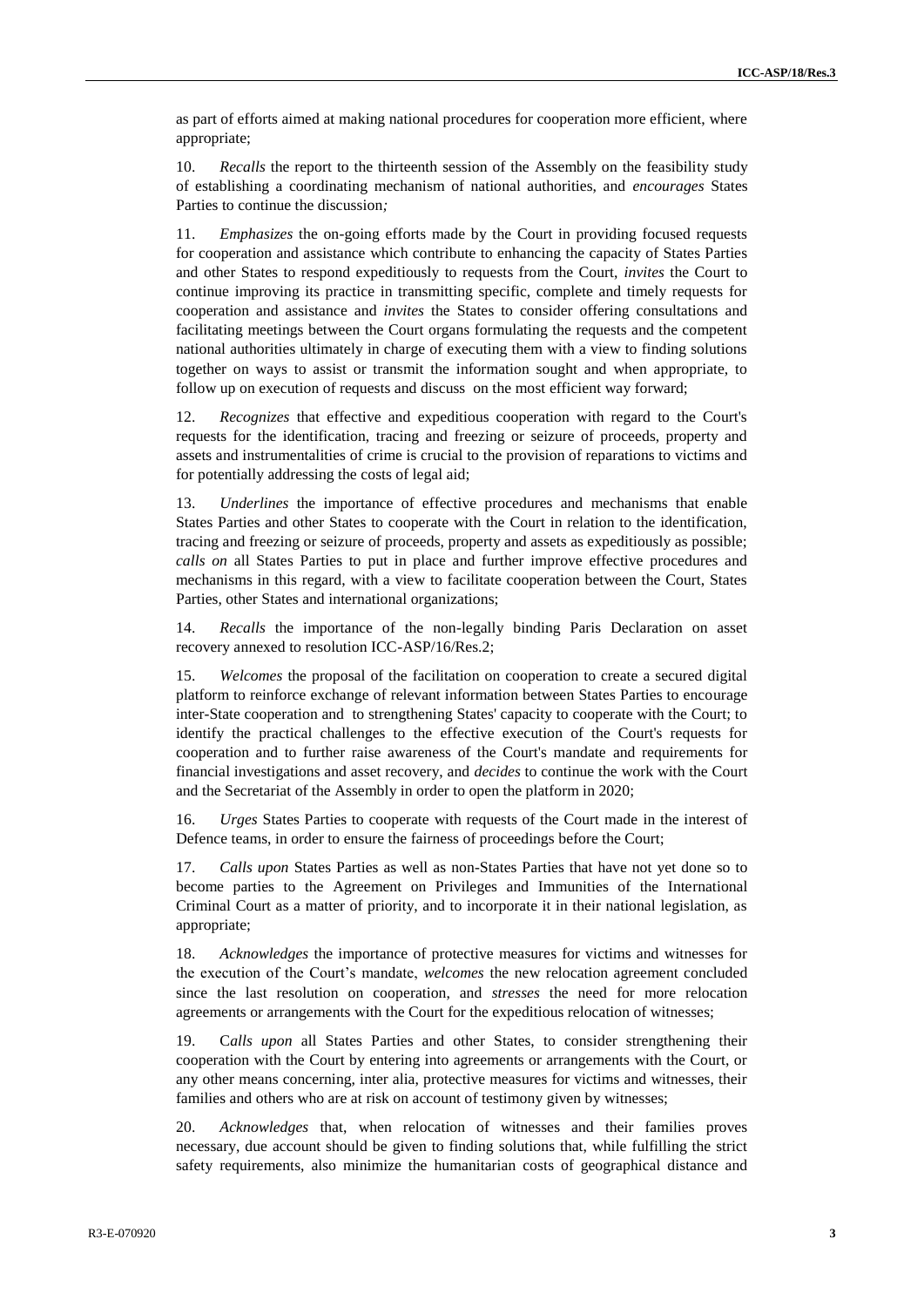change of linguistic and cultural environment and *urges* all States Parties to consider making voluntary contributions to the Special Fund for Relocations;

21. *Welcomes* the conclusion of two agreements between the Court and the Republic of Slovenia, and the Republic of Georgia on the Enforcement of sentences;

22. *Emphasizes* that the need for cooperation with the Court on the enforcement of sentences, and on interim and final release is likely to increase in the coming years as more cases proceed toward conclusion, *recalls* the principle enshrined in the Rome Statute that States Parties should share the responsibility for enforcing sentences of imprisonment and for the interim and final release, in accordance with principles of equitable distribution, and *calls upon* States Parties to actively consider the conclusion of agreements with the Court to this end;

23. *Commends* and *further encourages* the work of the Court on framework agreements or arrangements, or any other means in areas such as interim release, final release - also in cases of acquittal - and sentence enforcement which may be essential to ensuring the rights of suspects and accused persons, in accordance with Rome Statute and guaranteeing the rights of convicted persons and *urges* all States Parties to consider strengthening cooperation in these areas;

24. *Requests* the Bureau, through its Working Groups, to continue the discussions on voluntary framework agreements or arrangements, and to report thereon to the Assembly at its nineteenth session;

25. *Welcomes* and *further encourages* the increased cooperation between the Court and the United Nations, and other international and regional organizations, relevant mechanisms for collecting and preserving evidence, and other inter-governmental institutions with a view to foster prosecution of crimes falling within the jurisdiction of the Court;

26. *Urges* States Parties to explore possibilities for facilitating further cooperation and communication between the Court and international and regional organizations, including by securing adequate and clear mandates when the United Nations Security Council refers situations to the Court, ensuring diplomatic and financial support; cooperation by all United Nations Member States and follow-up of such referrals, as well as taking into account the Court's mandate in the context of other areas of work of the Security Council, including the drafting of Security Council resolutions on sanctions and relevant thematic debates and resolutions;

27. *Emphasizes* the importance of States Parties enhancing and mainstreaming diplomatic, political and other forms of support for, as well as promoting greater awareness and understanding of the activities of the Court at the international level, and *encourages*  States Parties to use their capacity as members of international and regional organizations to that end;

28. *Welcomes* the work undertaken on the implementation of the 66 recommendations on cooperation adopted by States Parties in 2007,<sup>4</sup> recalls the flyer prepared by the Court that can be used by all stakeholders to promote the 66 recommendations and increase their understanding and implementation by relevant national actors and the Court;

29. *Requests* the Bureau to maintain a facilitation of the Assembly of States Parties for cooperation to consult with States Parties, the Court, other interested States, relevant organizations and non-governmental organizations in order to further strengthen cooperation with the Court;

l

<sup>4</sup> Resolution ICC-ASP/6/Res.2, annex II.